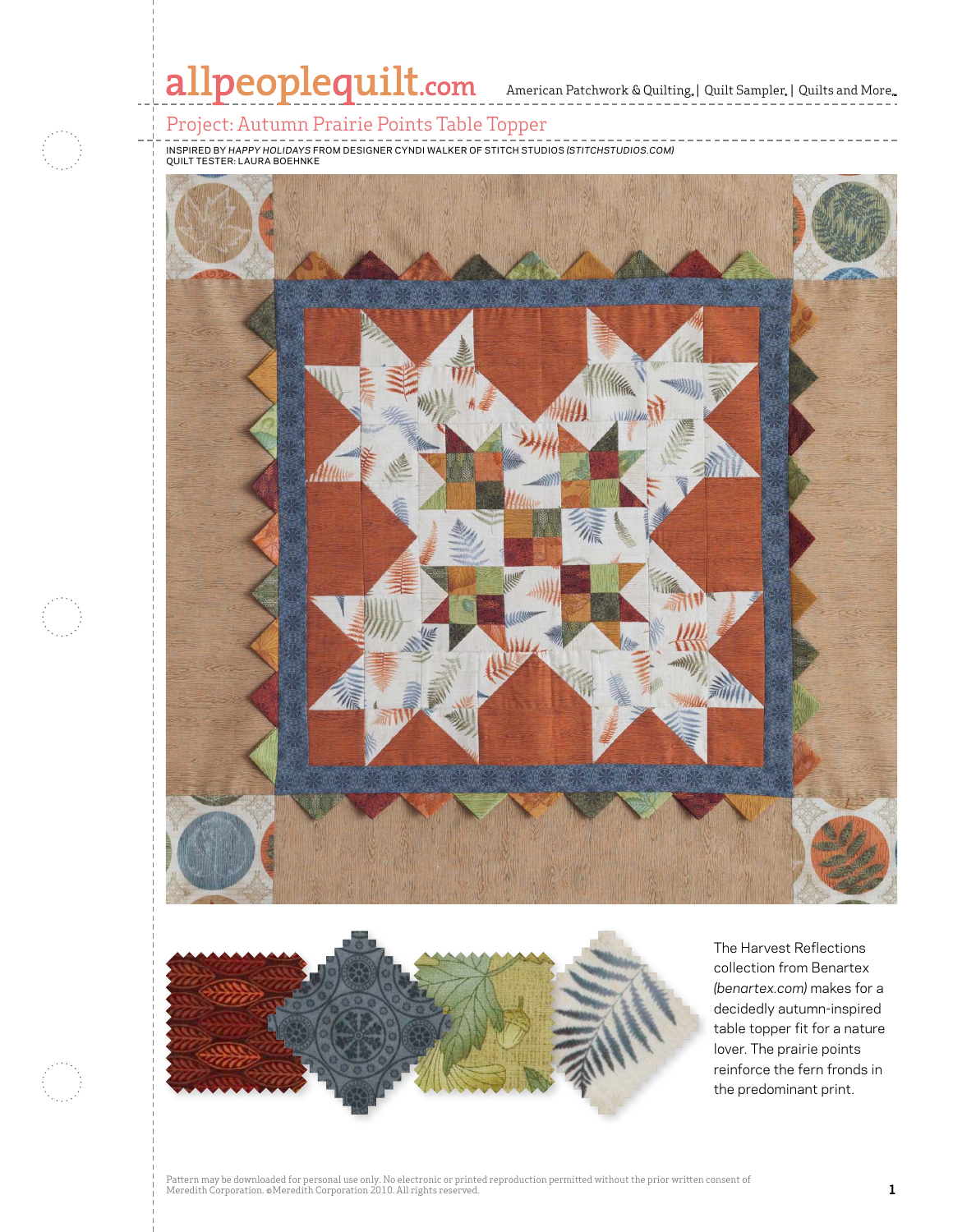# allpeoplequilt.com

Project: Autumn Prairie Points Table Topper

#### **Materials**

- **1/<sub>2</sub>** yard total assorted light to medium prints in green, red, gold, and orange (block, prairie points)
- **•** 1/<sub>3</sub> yard cream print (block, quilt center)
- **•** 1⁄4 yard rust print (quilt center)
- **•** 1⁄8 yard blue print (inner border)
- **•** 5⁄8 yard tan print (outer border,
- binding) **•**  <sup>9</sup>×18" piece (fat eighth) multicolor circle print (outer border corners)
- **1 yard backing fabric**
- **•**  35" square batting

#### Finished quilt: 261⁄2" square Finished block: 8" square

Quantities are for 44/45"-wide, 100% cotton fabrics. Measurements include 1/4" seam allowances. Sew with right sides together unless otherwise stated.

## Cut Fabrics

Cut pieces in the following order.

#### **From assorted light to medium prints, cut:**

- **•**  36—3" squares
- **•** 40-11⁄2" squares

**From cream print, cut:**

- **•**  4—21⁄2×31⁄2" rectangles
- 36-2<sup>1</sup>⁄<sub>2</sub>" squares
- **•** 8-11/2×21/2" rectangles
- **•** 4-11⁄2" squares
- **From rust print, cut:**
- **•** 16-21/<sub>2</sub>×41/<sub>2</sub>" rectangles
- **•** 4-2<sup>1</sup>/<sub>2</sub>" squares
- **From blue print, cut:**
- **2-11/2×181/2**" inner border strips
- **•**  2—11⁄2×161⁄2" inner border strips
- **From tan print, cut:**
- 3-21⁄<sub>2×42</sub>" binding strips
- **•** 4-41/2×181/2" outer border strips
- **From multicolor circle print, cut:**
- **•** 4-41⁄2" squares

#### Assemble Four-Patch Units

- 1. Sew together four assorted light to medium print 1<sup>1/2</sup> squares in pairs (Diagram 1). Press seams in opposite directions. Join pairs to make a Four-Patch unit. Press seam in one direction. The Four-Patch unit should be 2<sup>1/2</sup> square including seam allowances.
- **2.** Repeat Step 1 to make five Four-Patch units total.

#### Assemble Small Flying Geese Units

- **1.** Use a pencil to mark a diagonal line on wrong side of each remaining assorted light to medium print 11/2" square.
- 2. Align a marked assorted print square with one end of a cream print 11/2×21/2" rectangle (Diagram 2). Stitch on marked line and trim seam allowance to  $\frac{1}{4}$ ". Press attached triangle open, pressing seam toward assorted print.
- **3.** Align a second marked assorted print square with remaining end of Step 2 rectangle. Stitch, trim, and press as before to make a small Flying Geese unit (Diagram 2). The unit should be 21⁄2×11⁄2" including seam allowances.
- 4. Repeat steps 2 and 3 to make eight small Flying Geese units total.

## Assemble Center Block

1. Referring to Diagram 3, lay out a Four-Patch unit, two small Flying Geese units, and a cream print 11⁄2" square in two rows. Sew together pieces in each row. Press seams away from small Flying Geese units. Join rows to make a corner unit. Press seam

in one direction. The corner unit should be 3<sup>1/2"</sup> square including seam allowances. Repeat to make four corner units total.

**2.** Referring to Diagram 4, lay out four corner units, four cream print 21/2×31/2" rectangles. and remaining Four-Patch unit in three rows. Sew together pieces in each row. Press seams toward cream print rectangles. Join rows to make center block. Press seams toward middle row. The center block should be 81⁄2" square including seam allowances.

### Assemble Large Flying Geese Units

- **1.** Use a pencil to mark a diagonal line on wrong sides of 24 cream print 21⁄2" squares.
- **2.** Referring to Assemble Small Flying Geese Units, steps 2 and 3, use two marked cream print 2<sup>1</sup>/<sub>2</sub>" squares and one rust print 21/2×41/2" rectangle to make a large Flying Geese unit. The unit should be  $4\frac{1}{2} \times 2\frac{1}{2}$ " including seam allowances. Repeat to make 12 large Flying Geese units total.

## Assemble Quilt Center

- 1. Referring to Quilt Assembly Diagram, join two cream print 2<sup>1</sup>/<sub>2</sub>" squares and one large Flying Geese unit to make a short inner background strip. Press seams toward squares. Repeat to make four short inner background strips total.
- 2. Sew cream print 2<sup>1</sup>/<sub>2</sub>" squares to ends of two short inner background strips to make two long inner background strips. Press seams away from squares just added.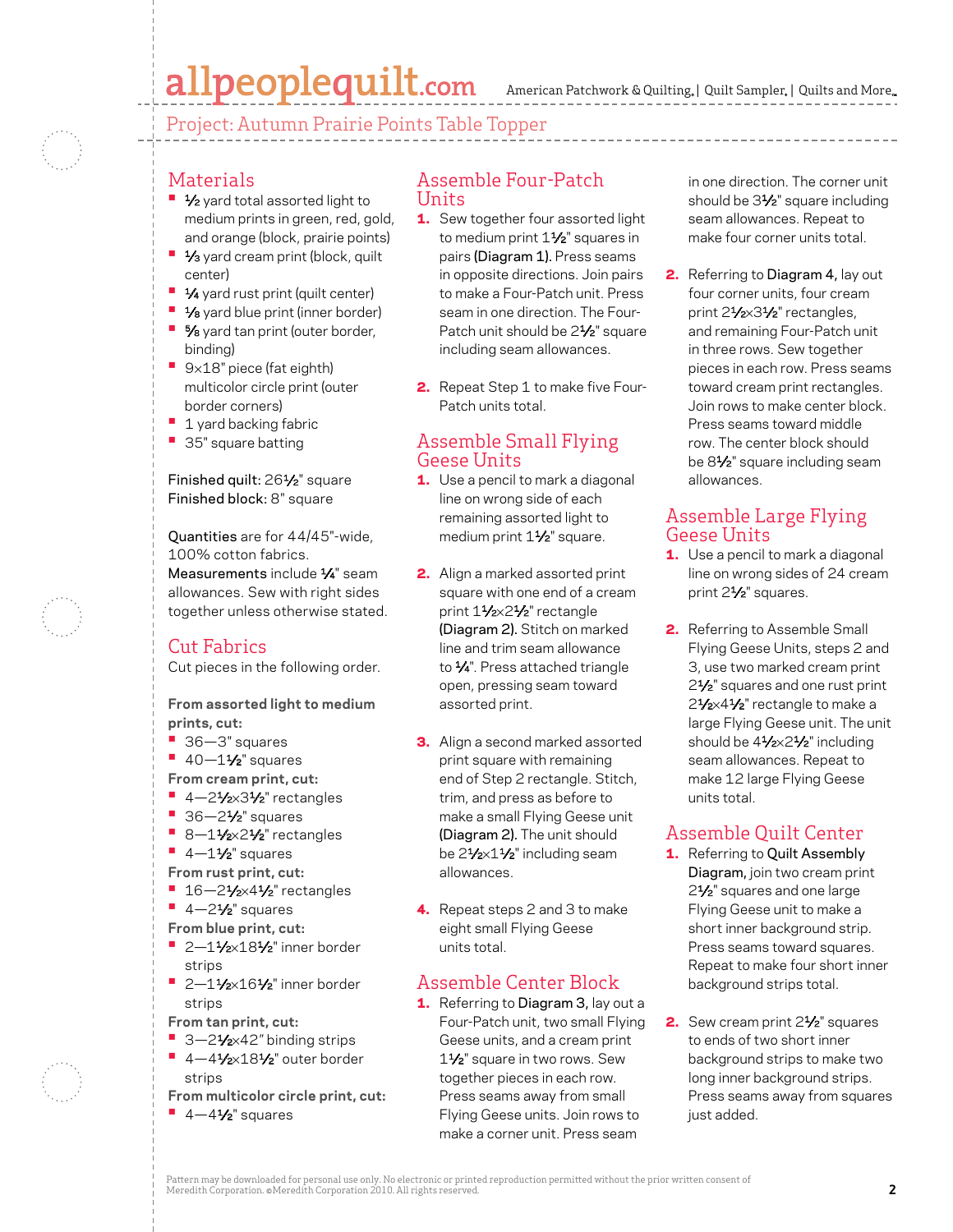# allpeoplequilt.com

American Patchwork & Quilting, | Quilt Sampler, | Quilts and More...

#### Project: Autumn Prairie Points Table Topper

- **3.** Sew short inner background strips to opposite edges of center block. Add long inner background strips to remaining edges. Press all seams away from center block.
- 4. Referring to Quilt Assembly Diagram, sew together two large Flying Geese units and one rust print 21/2×41/2" rectangle to make a short outer background strip. Press seams toward rectangle. Repeat to make four short outer background strips total.
- 5. Sew rust print 2<sup>1</sup>/<sub>2</sub>" squares to ends of two short outer background strips to make two long outer background strips. Press seams away from squares just added.
- 6. Sew short outer background strips to opposite edges of center block. Add long outer background strips to remaining edges to complete quilt center. Press all seams away from center block. The quilt center should be 16<sup>1/2"</sup> square including seam allowances.

#### Add Borders and Finish Quilt

- 1. Sew blue print  $1\frac{1}{2} \times 16\frac{1}{2}$ " inner border strips to opposite edges of quilt center. Add blue print 11⁄2×181⁄2" inner border strips to remaining edges. Press all seams toward inner border.
- 2. Fold an assorted light or medium print 3" square in half diagonally with wrong side inside to make a triangle; press. Fold triangle in half again and press to make a prairie point (Diagram 5). Repeat with remaining assorted light and medium print 3" squares to make 36 prairie points total.
- **3.** Referring to Diagram 6, position nine prairie points on one long edge of a tan print outer border strip, starting and stopping 1/2" from each end. Space prairie points evenly and overlap adjacent edges; make sure all double-folded edges face in the same direction. Once you are satisfied with placement of prairie points, pin in place, then machine-baste them to border strip with a scant  $\frac{1}{4}$ " seam to make a short outer border strip. Repeat with remaining tan print outer border strips and remaining prairie points.
- 4. Sew multicolor circle print  $4\frac{1}{2}$ " squares to ends of two short outer border strips to make two long outer border strips. Press seams toward multicolor circle print squares.
- **5.** Sew short outer border strips to opposite edges of quilt center. Sew long outer border strips to remaining edges to complete quilt top. Press all seams toward inner border, making sure tips of prairie points point toward outer border.
- **6.** Layer quilt top, batting, and backing; baste. Quilt as desired.
- 7. Bind with tan print binding strips.